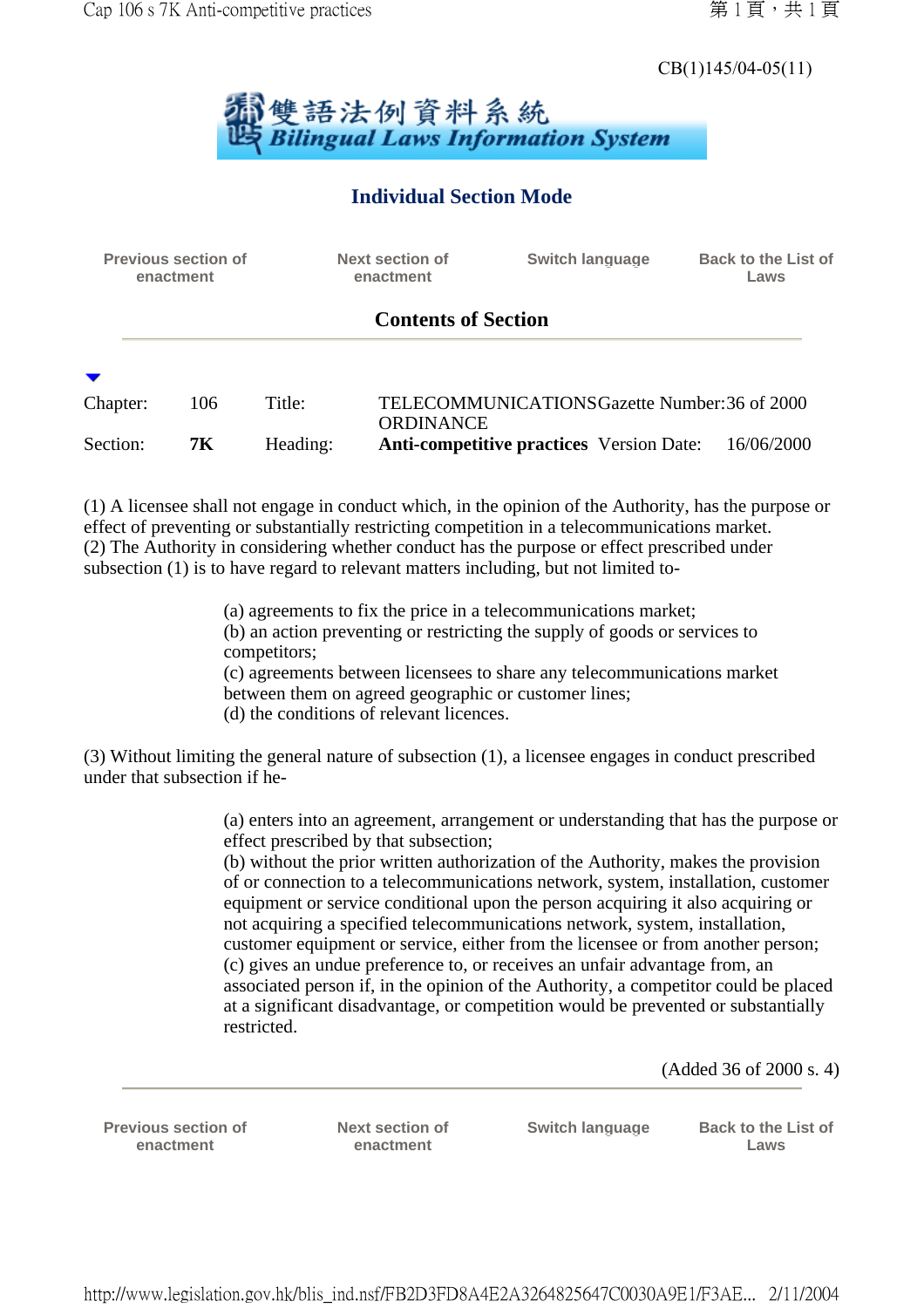

## **Individual Section Mode**

| <b>Previous section of</b><br>enactment |     |          | <b>Next section of</b><br>enactment           |  | <b>Switch language</b> | <b>Back to the List of</b><br>Laws |  |  |
|-----------------------------------------|-----|----------|-----------------------------------------------|--|------------------------|------------------------------------|--|--|
| <b>Contents of Section</b>              |     |          |                                               |  |                        |                                    |  |  |
| Chapter:                                | 106 | Title:   | TELECOMMUNICATIONS Gazette Number: 36 of 2000 |  |                        |                                    |  |  |
| Section:                                | 7L  | Heading: | ORDINANCE<br>Abuse of position                |  | <b>Version Date:</b>   | 16/06/2000                         |  |  |

(1) A licensee in a dominant position in a telecommunications market shall not abuse its position. (2) A licensee is in a dominant position when, in the opinion of the Authority, it is able to act without significant competitive restraint from its competitors and customers.

(3) In considering whether a licensee is dominant, the Authority shall take into account relevant matters including, but not limited to-

(a) the market share of the licensee;

(b) the licensee's power to make pricing and other decisions;

(c) any barriers to entry to competitors into the relevant telecommunications market;

(d) the degree of product differentiation and sales promotion;

(e) such other relevant matters as may be stipulated in guidelines referred to in section  $6D(4)(a)$ .

(4) A licensee who is in a dominant position is deemed to have abused its position if, in the opinion of the Authority, the licensee has engaged in conduct which has the purpose or effect of preventing or substantially restricting competition in a telecommunications market.

(5) The Authority may consider conduct to fall within the conduct referred to in subsection (4) as including, but not limited to-

(a) predatory pricing;

(b) price discrimination, except to the extent that the discrimination only makes reasonable allowance for differences in the costs or likely costs of supplying telecommunications networks, systems, installations, customer equipment or services;

(c) making conclusion of contracts subject to acceptance by other parties of terms or conditions which are harsh or unrelated to the subject of the contract;

(d) arrangements (other than arrangements the subject of an authorization referred to in section  $7K(3)(b)$  requiring a person seeking the provision of or connection to a telecommunications network, system, installation, customer equipment or service conditional upon the person acquiring it also acquiring or not acquiring a specified telecommunications network, system, installation, customer equipment or service either from the licensee providing the service or from another person; (e) discrimination in supply of services to competitors.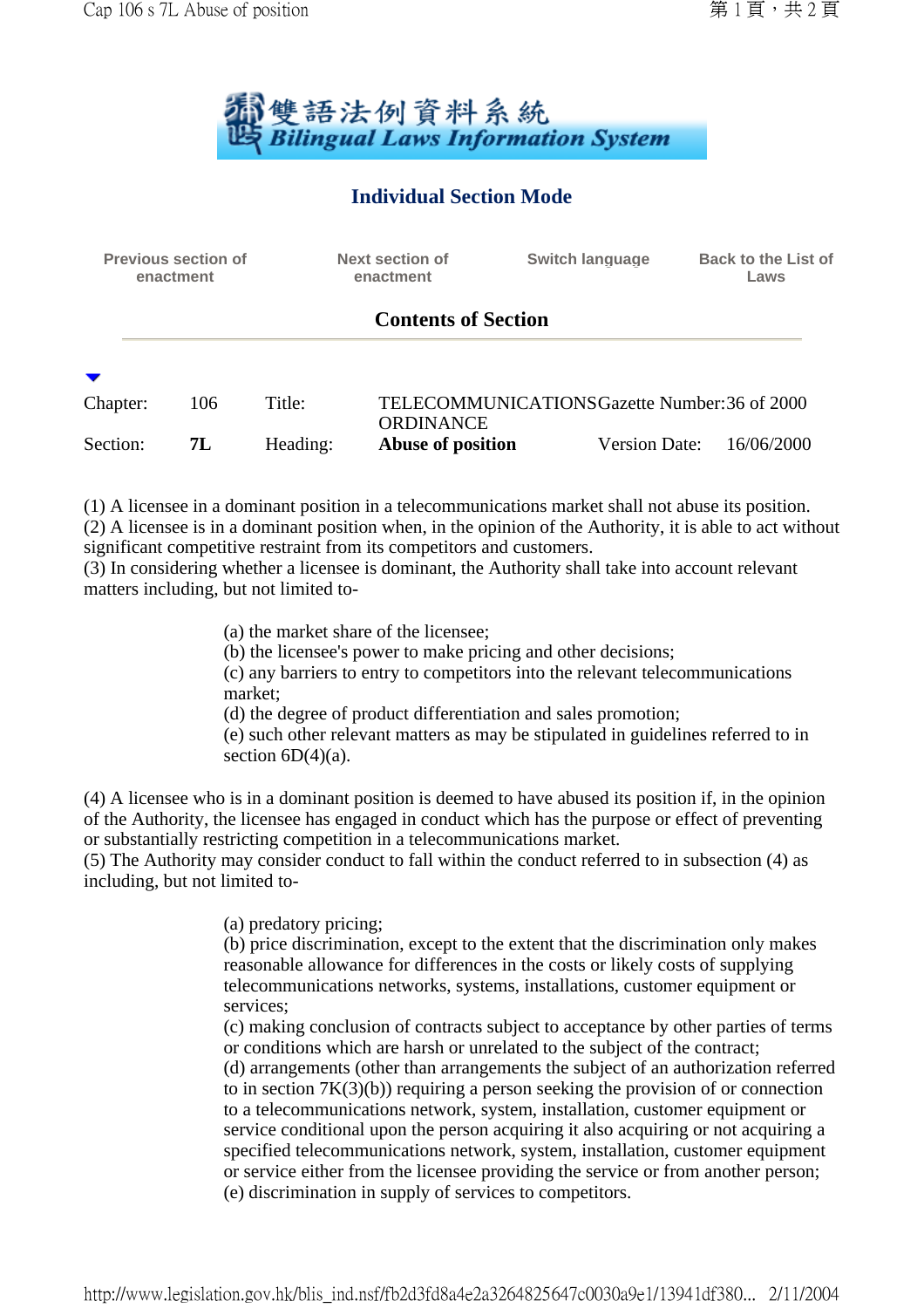#### (Added 36 of 2000 s. 4)

**Previous section of enactment**

**Next section of enactment**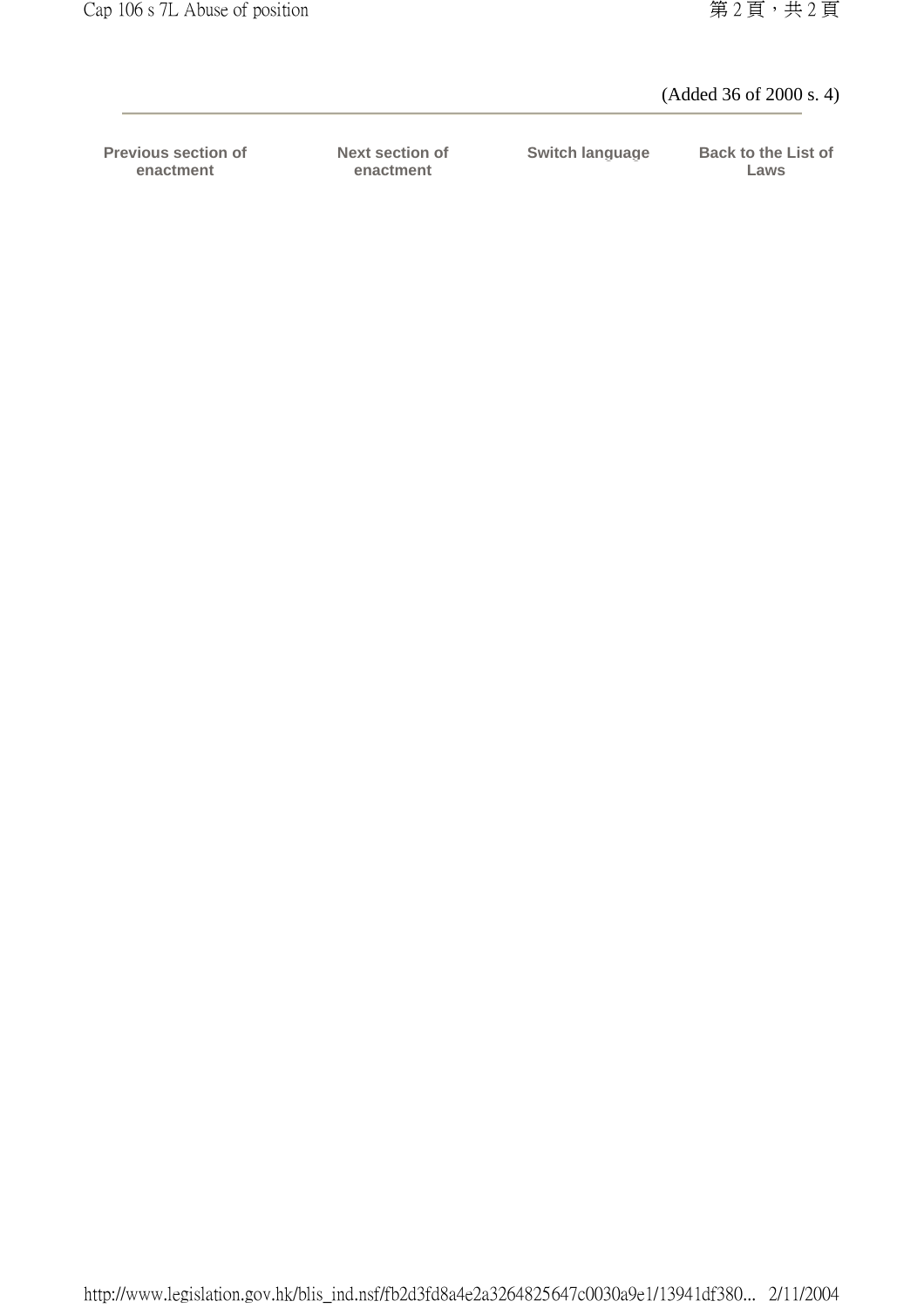

## **Individual Section Mode**

| <b>Previous section of</b><br>enactment |     |          | <b>Next section of</b><br>enactment       | <b>Switch language</b>                        | <b>Back to the List of</b><br>Laws |
|-----------------------------------------|-----|----------|-------------------------------------------|-----------------------------------------------|------------------------------------|
|                                         |     |          | <b>Contents of Section</b>                |                                               |                                    |
|                                         |     |          |                                           |                                               |                                    |
| Chapter:                                | 106 | Title:   | <b>ORDINANCE</b>                          | TELECOMMUNICATIONS Gazette Number: 36 of 2000 |                                    |
| Section:                                | 7M  | Heading: | <b>Misleading or deceptive</b><br>conduct | <b>Version Date:</b>                          | 16/06/2000                         |

A licensee shall not engage in conduct which, in the opinion of the Authority, is misleading or deceptive in providing or acquiring telecommunications networks, systems, installations, customer equipment or services including (but not limited to) promoting, marketing or advertising the network, system, installation, customer equipment or service.

(Added 36 of 2000 s. 4)

**Previous section of enactment**

**Next section of enactment**